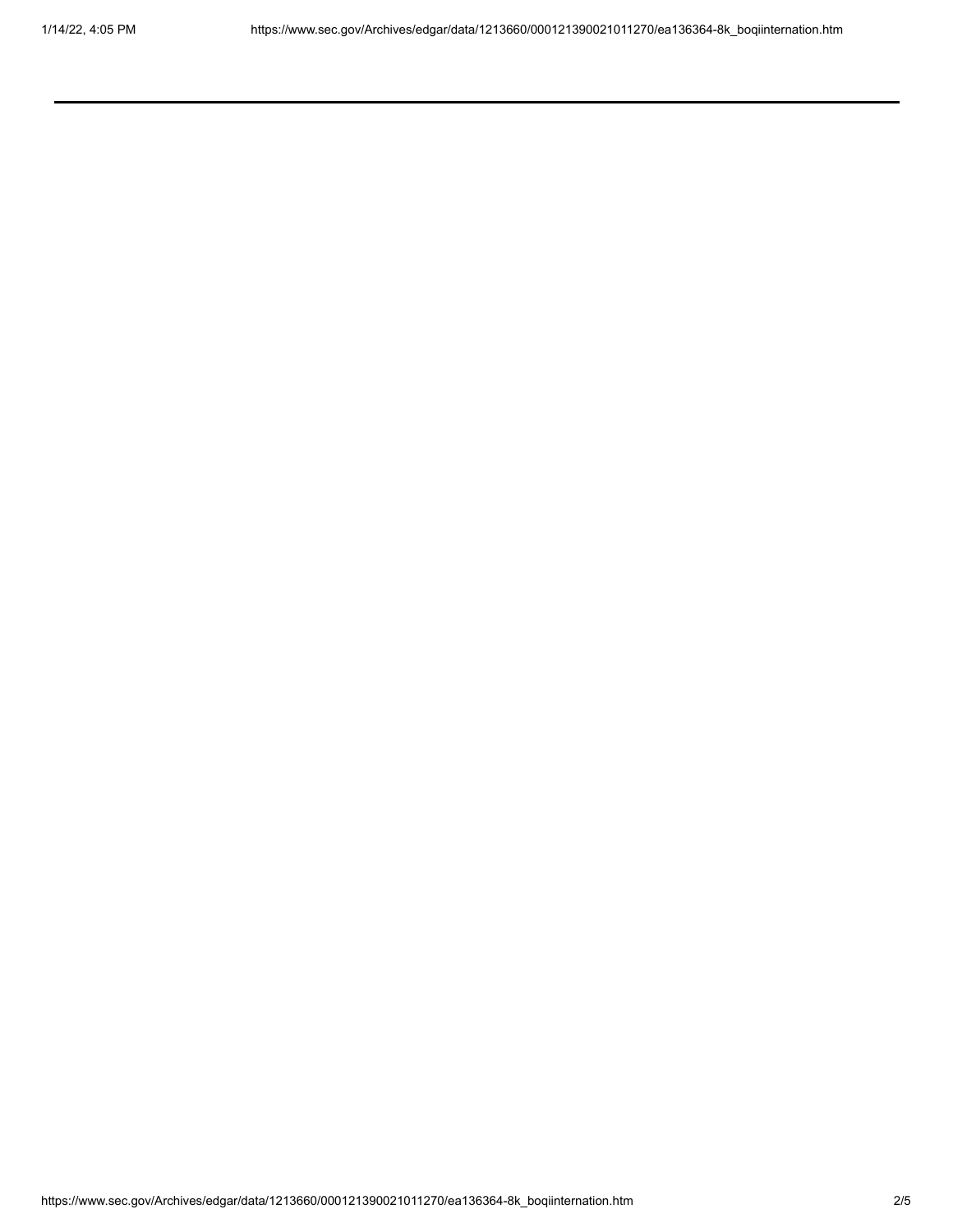### **Item 1.01 Entry into a Material Definitive Agreement.**

On February 24, 2021, the Registrant entered into an amendment (the "Amendment") to the Securities Purchase Agreement dated May 18, 2020 (the "Securities Purchase Agreement") with two institutional investors (collectively, the "Investors") with respect to the Additional Closing set forth in the Securities Purchase Agreement.

Pursuant to the Amendment, the aggregate principal amount of senior convertible promissory notes of the Registrant that may be purchased by the Investors at a discount was increased to \$5,400,000 from \$2,100,000 (the "Base Amount") (the "Additional Notes"). The purchase price for the \$5,400,000 principal amount of the notes will be \$4,500,000 in cash in the aggregate and will not bear interest except upon the occurrence of an event of default. In addition, the Investors will receive warrants (the "Additional Warrants") to purchase 720,000 additional shares of common stock of the Registrant (the "Common Stock"). The Registrant may not issue any shares of Common Stock as payment of the \$3,300,000 increased face value of the Additional Notes (the "Excess Amount") issuable pursuant to the Amendment, and the Additional Warrants will not be exercisable until such time as the Registrant shall have obtained the necessary stockholder approval.

Similar to the terms of the convertible notes that were issued in May 2020:

- The Additional Notes are convertible at any time after stockholder approval is obtained at a base conversion price equal to \$2.59 per share.
- The floor price per share at which an Additional Note may be converted is \$0.554 with respect to the Base Amount, and \$0.372 with respect to the Excess Amount.

Under the terms of the Additional Warrants:

The Additional Warrants are exercisable at any time after stockholder approval is obtained, in whole or in part, at the option of the holders thereof, for shares of Common Stock at an exercise price of \$2.845 per share.

Notwithstanding the foregoing, the Investors are prohibited from converting the Additional Notes or exercising the Additional Warrants, and any payments in shares of Common Stock of interest and principal will be held in abeyance, to the extent an Investor would beneficially own more than 4.99% (or 9.99%, if the holder elects such higher threshold) of the Registrant's outstanding shares of Common Stock after such conversion or payment.

The Investors also have the right to elect to have the maturity date of the Additional Notes accelerated at any time on or after the first anniversary of the issuance date of the Additional Notes upon the occurrence of an Equity Conditions Failure (as defined in the Additional Notes).

In addition, the Amendment allows the Registrant to effect a Subsequent Placement (as defined in the Securities Purchase Agreement) where shares of Common Stock or securities convertible or exercisable into shares of Common Stock are issued in connection with a firm commitment underwritten public offering under certain circumstances.

The foregoing description of the Amendment does not purport to be complete and is qualified in its entirety by reference to the form of the Amendment, which is filed as Exhibits 4.1 hereto, and is incorporated herein by reference.

1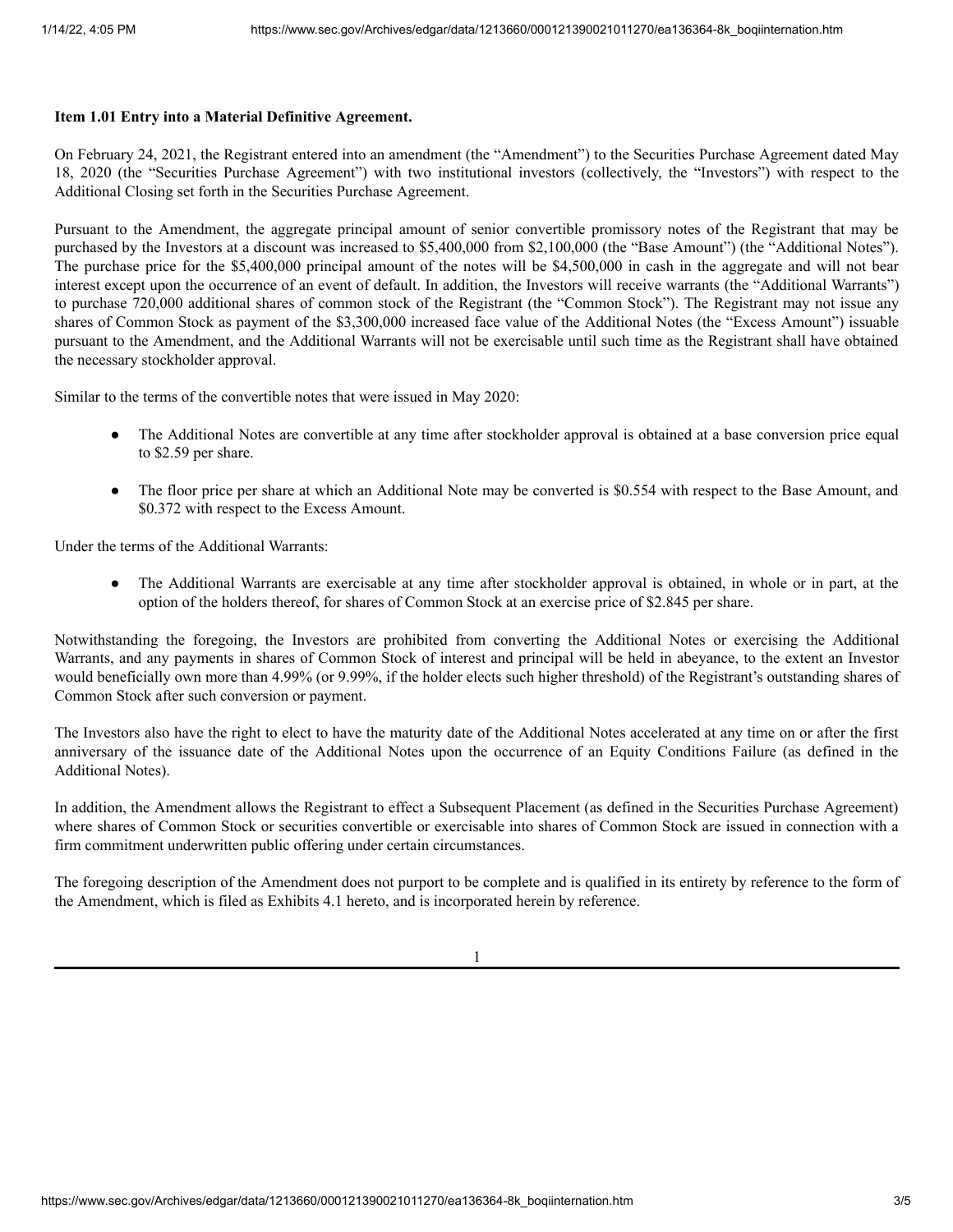## **ITEM 8.01 OTHER INFORMATION**

On February 24, 2021, the Registrant issued a press release announcing the signing of the Amendment. A copy of the press release is attached as Exhibit 99.1 to this current report on Form 8-K and is incorporated by reference herein.

The information under this Item 8.01, including Exhibit 99.1, is deemed "furnished" and not "filed" under Section 18 of the Securities Exchange Act of 1934, as amended (the "Exchange Act"), or otherwise subject to the liability of that section, and shall not be incorporated by reference into any registration statement or other document filed under the Securities Act of 1933, as amended, or the Exchange Act, except as shall be expressly set forth by specific reference in such filing.

## **ITEM 9.01 FINANCIAL STATEMENTS AND EXHIBITS.**

| Exhibit | <b>Description</b>                                                                  |  |  |
|---------|-------------------------------------------------------------------------------------|--|--|
|         |                                                                                     |  |  |
|         | $E_{\text{c},\text{max}} = \mathcal{L}$ A are not denoted that if $E_{\text{c}}$ be |  |  |

4.1 Form of [Amendment](https://www.sec.gov/Archives/edgar/data/1213660/000121390021011270/ea136364ex4-1_boqiinter.htm) dated February 24. 2021

99.1 Press Release dated [February](https://www.sec.gov/Archives/edgar/data/1213660/000121390021011270/ea136364ex99-1_boqiinter.htm) 24, 2021

2